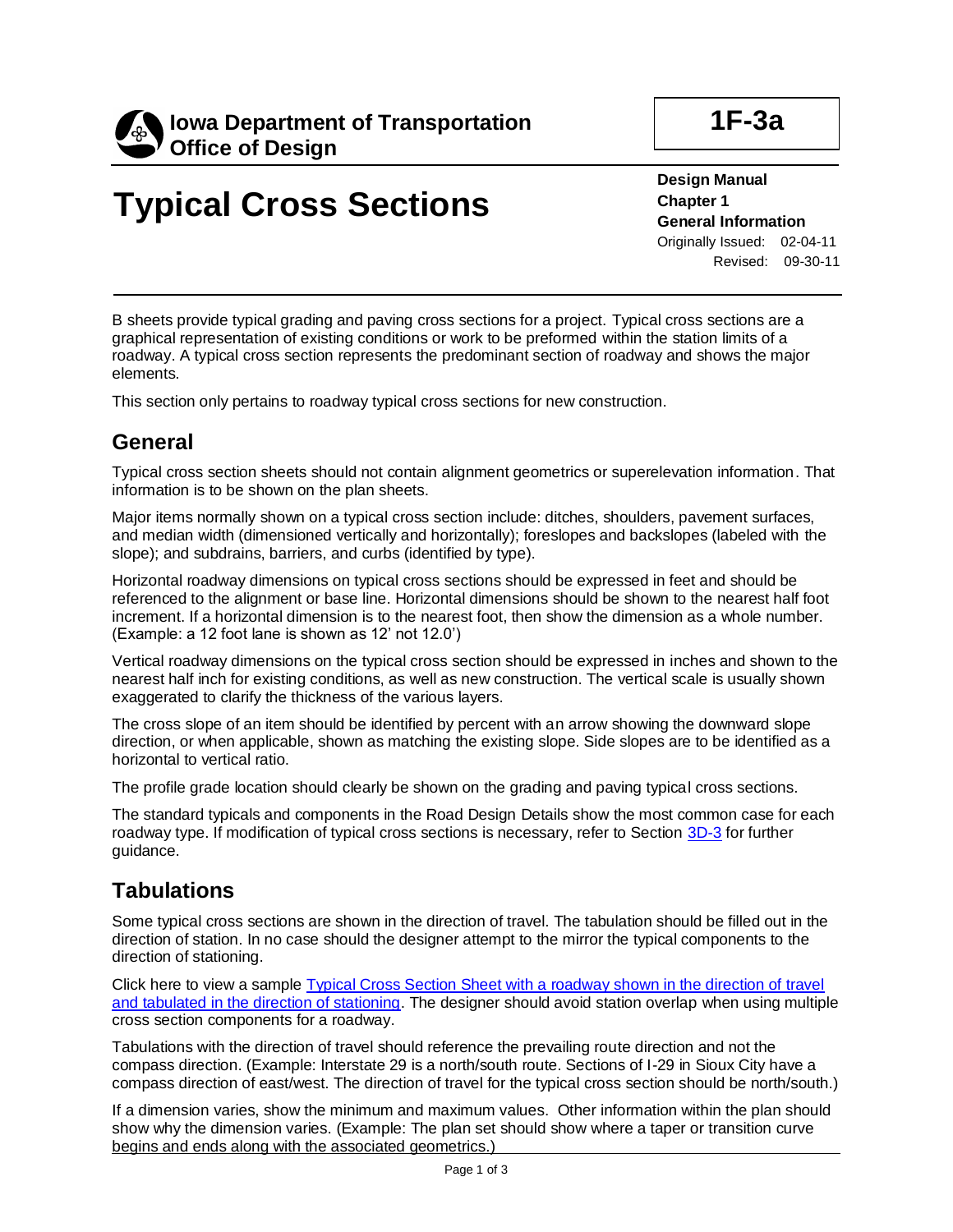

**NOTE:** The designer should never show a dimension as "varies".

## **Layout**

The designer should select design criteria for roadways within the project limits from Section [1C-1.](01c-01.pdf) Knowing the design criteria is essential to developing typical cross sections. The designer should also be aware of how the project will be let. Selecting typical cross sections for a grading job is different than developing typical cross sections for a grade and pave job. The designer should also ask for a preliminary pavement determination before developing typical cross sections.

## **Grading Typical Cross Sections**

The grading typical cross sections should be the first typical sections shown in the plan set. The grading typical for the major roadway should be shown first, with minor roadways following in sequential order as they are encountered in relation to the major roadway.

Grading typical sections should be shown or tabulated in the following sequential order:

- Major roadway
- Minor roadway 1
- Minor roadway 2
- Minor roadway…n
- Interchange (Ramps) 1
- Interchange (Ramps) 2
- Interchange (Ramps)...n
- Access way/Entrance 1
- Access way/Entrance 2
- Access way/Entrance…n
- Detour<sub>1</sub>
- Detour<sub>2</sub>
- Detour...n

If a project contains two major roadways of equal importance, the roadway with the highest classification should be shown first. (Example: Interstate 35 typical cross sections would appear in the plan set before Interstate 235 typical cross sections.) If work is proposed on two roadways with equal classification on the same project, the roadway with the higher traffic volume should be shown first.

#### **Backbones**

The backbone section represents a basic roadway section. A backbone section shows the type of pavement and width of the roadway. Roadways with more than one backbone should be shown on the same sheet. (Example: A two lane roadway may widen out within the terminals of an interchange. One backbone section is needed to show the two lane roadway and another is needed to show the three lane roadway.)

Click here to view a sample [Typical Cross Section Sheet with a roadway with more than one back](01F-03a/Typical%20Cross%20Section%20Sheet%20with%20a%20roadway%20with%20more%20than%20one%20back%20bone%20component.pdf)  [bone component.](01F-03a/Typical%20Cross%20Section%20Sheet%20with%20a%20roadway%20with%20more%20than%20one%20back%20bone%20component.pdf)

Backbone sections for existing roadways are available for shouldering or widening projects. The designer will need to use the edit text tool to annotate the existing pavement width.

Click here to view a sample [Typical Cross Section Sheet with an existing roadway component.](01F-03a/Typical%20Cross%20Section%20Sheet%20with%20an%20existing%20roadway%20component.pdf)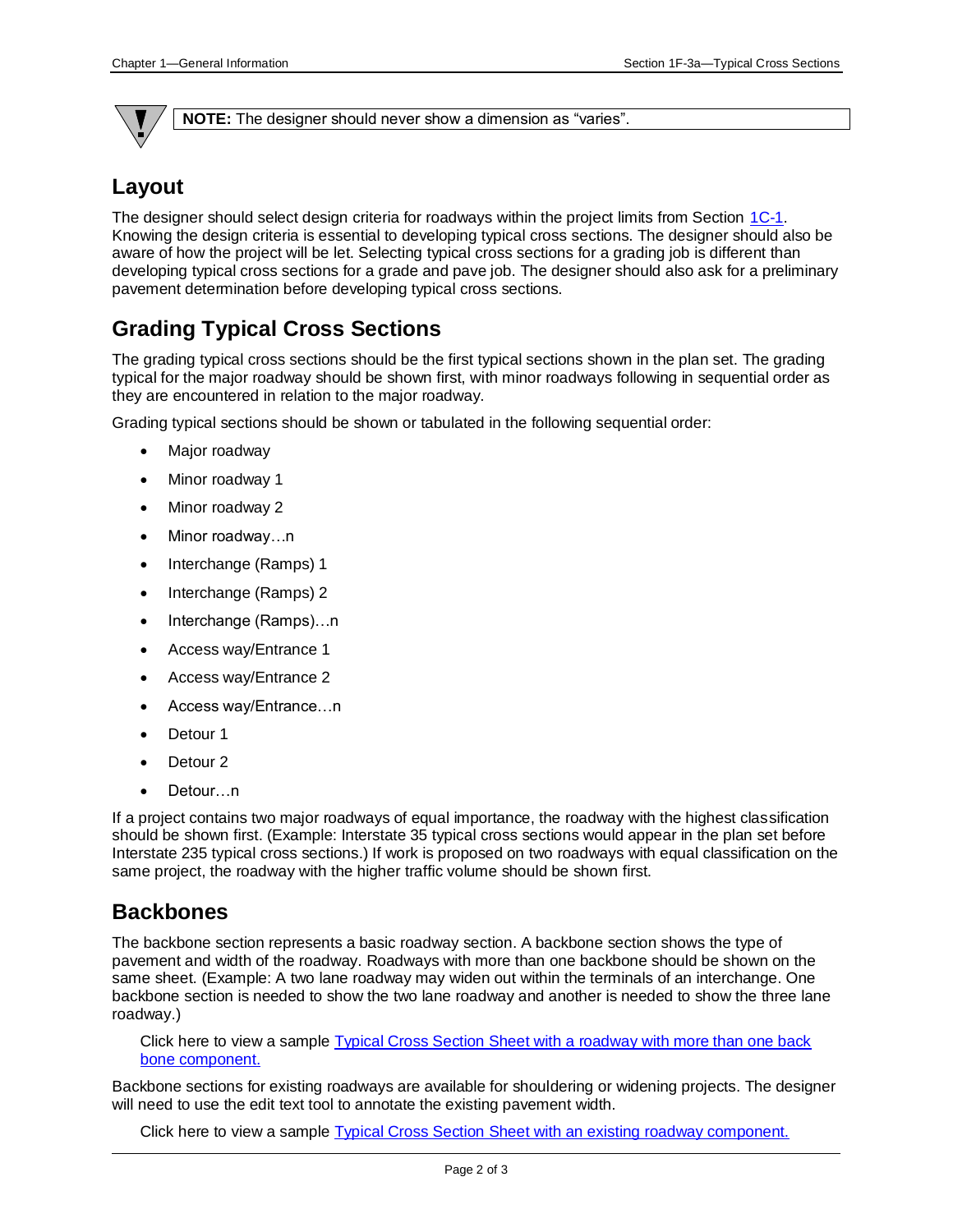## **Paving Typical Cross Sections**

Paving typical cross sections should be shown in the same order as the grading typical sections. The designer should select a backbone section which represents the pavement type and number of basic lanes for the roadway they are developing. The designer should then select the various shoulder types encountered within the project limits. As a project is developed from D2 to plan turn-in, the number of shoulder types usually increases. The shoulder type which is predominant should be shown with the back bone section with other shoulder types shown in the order they are encountered. If the number of shoulder types creates a need for more than one sheet, the designer should copy the back bone section and predominant shoulder type to the following page and continue with the remaining shoulder types.

Click here to view a sample [Typical Cross Section Sheet with multiple shoulder components.](01F-03a/Typical%20Cross%20Section%20Sheet%20with%20multiple%20shoulder%20components.pdf)

#### **Interchanges**

Ramp typical cross sections for an interchange should be shown on a single sheet or on consecutive sheets. The designer should not combine ramp typical cross section for multiple interchanges on a single sheet, even if the dimensions are the same.

Interchanges which have more than one type of ramp should be shown on one sheet or on consecutive sheets.

Click here to view a sample [Typical Cross Section Sheet for an interchange.](01F-03a/Typical%20Cross%20Section%20Sheet%20for%20an%20interhchange.pdf)



**NOTE:** Ramp typicals are shown in the direction of traffic. The designer should not mirror the typical to display in the direction of stationing.

## **Granular Roadways**

Typical sections for granular roadways are to be shown on Typical 2\_GradeGran.